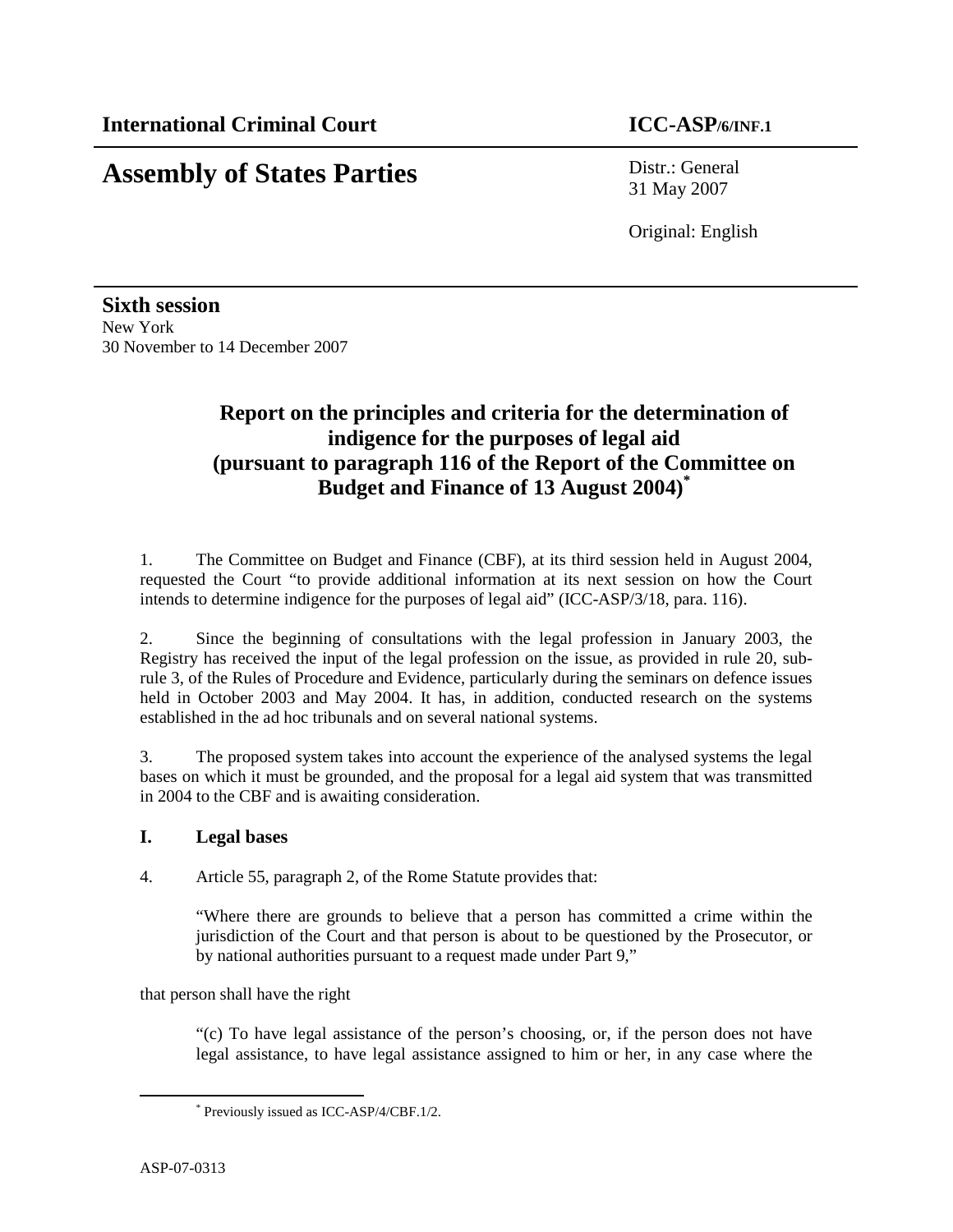interests of justice so require, and **without payment by the person in any such case if the person does not have sufficient means to pay for it."** 

In the case of accused persons, article 67, paragraph 1(d), states that they have the right

"to conduct the defence in person or through legal assistance of the accused's choosing, to be informed, if the accused does not have legal assistance, of this right and to have legal assistance assigned by the Court in any case where the interests of justice so require, and **without payment if the accused lacks sufficient means to pay for it".**

5. Rule 21 of the Rules of Procedure and Evidence states that:

"1. […] criteria and procedures for assignment of legal assistance shall be established in the Regulations, based on a proposal by the Registrar, following consultations with any independent representative body of counsel or legal associations, as referred to in rule 20, sub-rule 3.

[.…]

5. Where a person claims to have insufficient means to pay for legal assistance and this is subsequently found not to be so, the Chamber dealing with the case at that time may make an order of contribution to recover the cost of providing counsel."

6. These provisions are developed in regulations 83 to 85 of the Regulations of the Court. Regulation 84, dealing with the determination of means, provides in paragraph 2 that:

"The means of the applicant shall include means of all kinds in respect of which the applicant has direct or indirect enjoyment or power freely to dispose, including, but not limited to, direct income, bank accounts, real or personal property, pensions, stocks, bonds or other assets held, but excluding any family or social benefits to which he or she may be entitled. In assessing such means, account shall also be taken of any transfers of property by the applicant which the Registrar considers relevant, and of the apparent lifestyle of the applicant. The Registrar shall allow for expenses claimed by the applicant provided they are reasonable and necessary."

In addition, regulation 84.1 provides that:

"Where a person applies for legal assistance to be paid by the Court, the Registrar shall determine the applicant's means and whether he or she shall be provided with full or partial payment of legal assistance."

7. The object of this report is to establish a system for the appraisal of indigence based on the principles set out below.

# **II. Principles underlying the proposed system**

8. A fair system for the appraisal of indigence should be based on **objective criteria** for calculating both the means at the disposal of the person requesting payment of legal assistance by the Court and the scale of admissible expenses, thereby reducing, if not avoiding, the risk of error in the assessment of either by the Registry.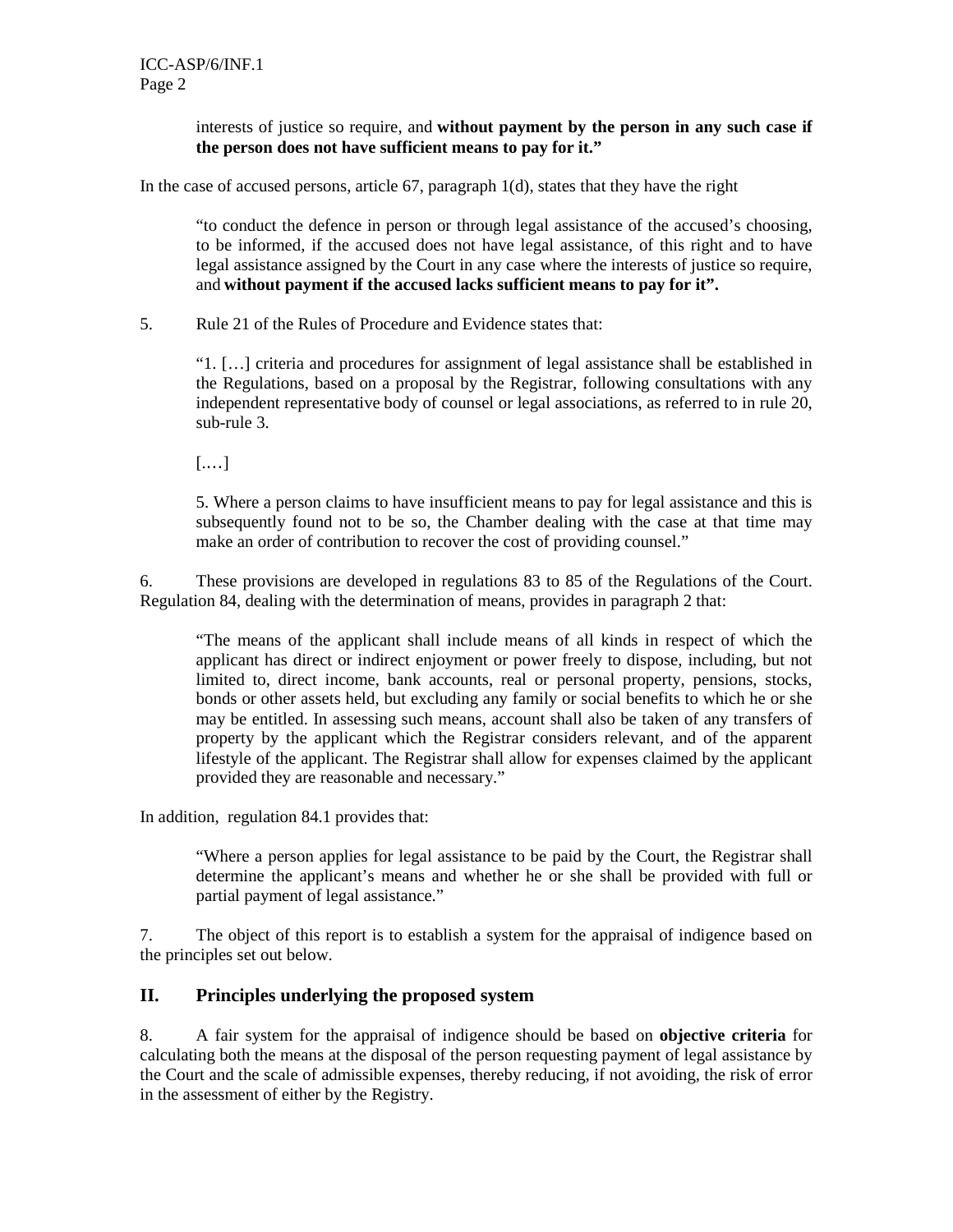9. This system is also aimed at enabling the person requesting legal assistance to honour his or her **obligations to dependants**. To this effect, the financial information form, which is the standard form for legal aid applications, contains several slots in which the occupation, salary and other sources of income of these dependants must be stated in order to allow the Registry to calculate the amount of the obligations to them, if any, of the person requesting the payment of legal assistance by the Court.

10. To comply with fairness requirements, such a system should also be **flexible**, allowing account to be taken of any changes in the financial status of the person and his or her dependants.

11. Finally, to facilitate understanding and management of the system, excessive complexity has been avoided, enabling the Registry to present a **simple** mechanism that nevertheless complies with all the aforementioned principles.

# **III. Calculation of the financial means of the person claiming indigence**

# **III.1. Assets of the person claiming indigence**

12. The financial information form is designed to enable a person properly to inform the Registry of the income and assets at his or her own disposal and at the disposal of the persons living in his or her household. The purpose of this declaration is to commit the person claiming indigence to full cooperation with the Registry in the investigation process in order to facilitate the speedy completion of the initial phase of the investigation, allowing the Registrar, within one month, to make a provisional determination of eligibility and, in the event of a positive determination, to determine the extent of the Court's contribution to the cost of the person's legal representation. The information may be checked by the financial investigator proposed for the 2006 budget in order to avoid undue use of legal aid funds. It is worth mentioning that, given the likely commencement of pre-trial activities during the months ahead, the appointment of a financial investigator on a temporary basis is of the utmost importance.

13. Upon submission of the form, an estimation of the value of assets, excluding those deemed necessary for the normal living expenses of the person and his or her dependants, needs to be made to determine the person's disposable means. In particular:

- (a) The person's **residence** will be excluded from the disposable means, to the extent considered reasonable in light of the needs of the dependants living in it. The value considered reasonable will be calculated as follows: the estimated monthly rent (EMR), as determined by the relevant housing authority of the place where the residence is located, or by an independent taxation service, will be deducted from the monthly subsistence allowance (MSA) payable to the dependants actually living in the residence (see III.2).
- (b) The **furnishings** contained in the principal family home, and the property of the person claiming indigence, will be excluded from the disposable means, except for luxury items of extraordinary value, including but not limited to art and antique collections. The value of these items will be estimated by a certified expert.
- (c) **Motor vehicles** that are the property of the person claiming indigence will be excluded from the disposable means, up to a maximum of two. The value of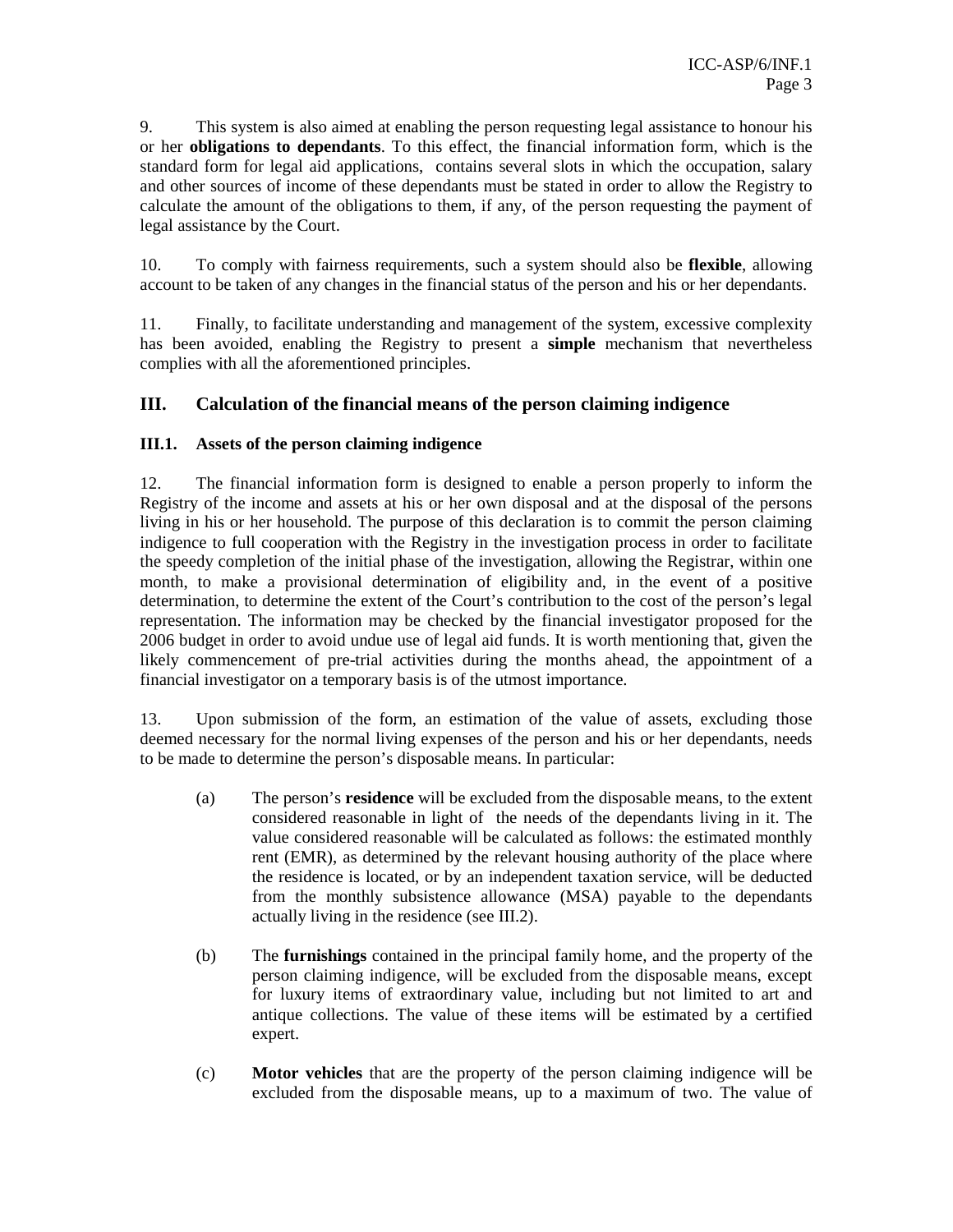vehicles considered as disposable means will be estimated according to any available official scale, or with the help of a certified expert.

(d) **All other assets**, including real estate, owned by the person claiming indigence, as well as **assets transferred to another person for the purpose of concealment**, will be included among the person's disposable means. These assets include, among others, stocks, bonds or bank accounts. Family or social benefits to which the person claiming indigence may be entitled are excluded.

14. For all assets included under subparagraphs 13 (b), (c) and (d), a **monthly value** will be determined:

- (a) In the case of real estate, by calculating the estimated monthly rent, as provided for in subparagraph 13 (a);
- (b) For other assets, by dividing the assessed total value by 60, which is the depreciation period calculated for the assets.

15. **Assets owned by dependants** will only be taken into account to determine the existence and extent of the obligations to such dependants of the person claiming indigence and cannot be considered as disposable means, subject to (d).

### **III.2. Obligations of the person claiming indigence**

16. The obligations of the person claiming indigence to dependants will be calculated on a monthly basis [option 1]: on the basis of the daily subsistence allowance (DSA) determined by the United Nations for each city where the dependants live.

#### **MSA= DSA x 365.25 12**

[option 2]: on the basis of cost-of-living statistics made available by any official authority of the relevant country or, where such statistics are not available, [option 1].

17. Where the value of the EMR in respect of the **residence** of any of these dependants is higher than the MSA:

- (a) If the residence is the property of the dependant, the monthly rent may be deducted from the MSA of that dependant and, if applicable, any other dependant living in the same residence up to a maximum of 100 per cent of the MSA;
- (b) If the residence is the property of the person claiming indigence, the difference will be taken into account as assets of that person.

#### **III.3. Amount of monthly disposable means (MDM)**

18. The MDM will be calculated by subtracting the obligations of the person claiming indigence (see III.2) from the assets calculated as explained in III.1. It will be used to determine indigence for the purpose of according legal aid to be paid by the Court.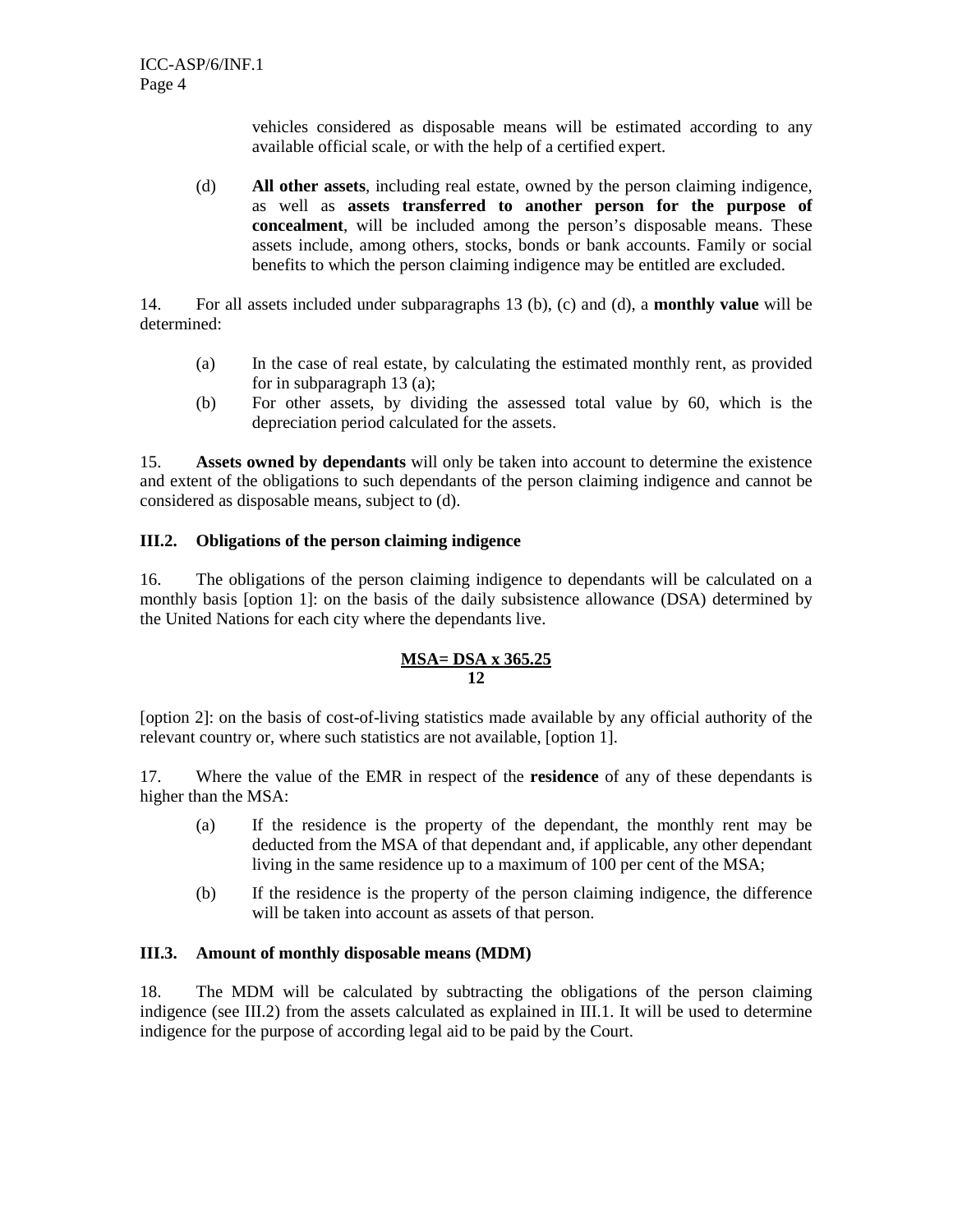# **IV. Determination of the legal costs to be paid by the court**

#### **IV.1. General principles**

19. The Registry proposed in 2004 a **system** that will allow counsel to represent indigent persons efficiently in accordance with the principles of equality of arms, objectivity, transparency, continuity and economy. This system is based on a fixed sum to be paid to the members of defence teams on a monthly basis. It also includes a lump sum for investigations, to be used during the whole of the procedure.

20. As the amounts allocated for the different phases of the procedure are different, several options are available for assessing the ability of the person claiming indigence to contribute to the cost of his or her defence. For the purposes of calculation, the monthly cost will be incremented by one twelfth to cover the expenses of investigations.

21. A starting point for the determination of indigence is that, where the **MDM is higher** than the monthly cost of defence for the most onerous phase of the proceedings, i.e. that of the trial, when the maximum extent of the defence team is in place, the accused will be deemed not indigent and his or her request will be refused. On the other hand, where the **MDM is**  $< 0$ , indigence will be recognized to the full extent, i.e. the Court will pay all defence costs according to the proposed system.

22. The issue of **partial indigence** has to be approached cautiously: the practical impossibility of forecasting the length of the proceedings makes calculation of their total cost a very risky proposition. Several options may be contemplated to find a fair and effective solution.

# **Option 1**

23. **Indigence is appraised for each phase** in respect of which the allocation of funds by the Registry changes, i.e.:

- (a) Pre-trial phase:
	- (i) Investigation to initial appearance
	- (ii) Initial appearance to confirmation of charges
- (b) Trial phase:
	- (i) Confirmation of charges to closing arguments
	- (ii) Closing arguments to delivery of decisions
- (c) Appeals phase

24. In addition, during the first 12 months of the procedure one twelfth of the sum allocated for **investigations** will be included in the cost of the defence.

25. Where the MDM **is sufficient** to meet the cost of representation during **one or more of these stages**, as calculated in the system proposed by the Registry, indigence will not be recognized for the stage or stages concerned.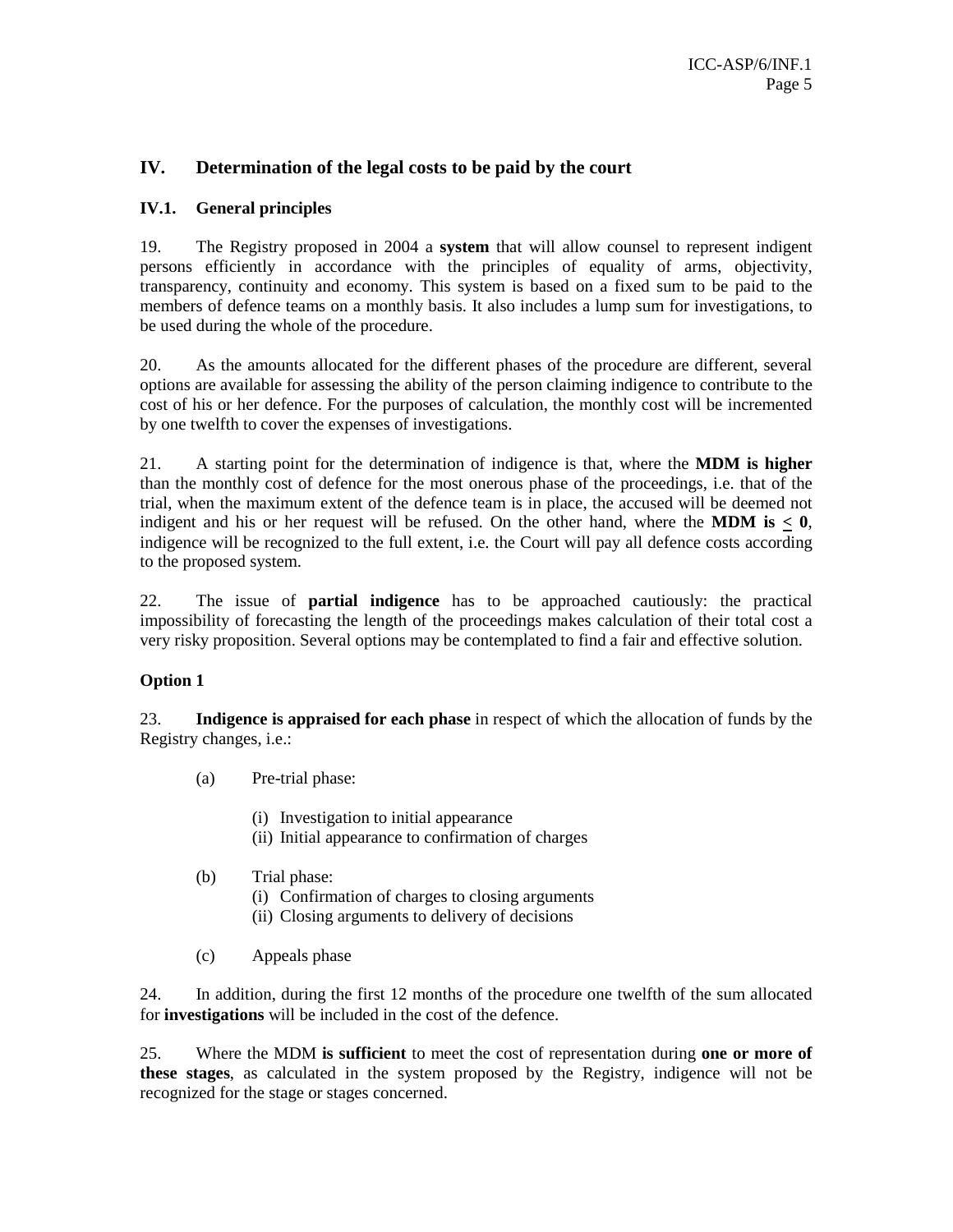ICC-ASP/6/INF.1 Page 6

26. Where the MDM **is insufficient** to satisfy this cost, the person will pay the MDM to the defence team on a monthly basis and the Court will contribute the rest.

27. The **advantages** of this system are:

- (a) *Accuracy*, as it takes into account the person's real ability to assume the burden of paying for legal assistance, and provides for a fair system of quantification of the person's obligations to his or her dependants;
- (b) *Flexibility*, as it is calculated for the different stages and can be adapted to the needs of the procedure as well as to substantial changes in the circumstances of the person for whom legal assistance is paid by the Court.

28. The **drawback** of this system is :

*Lack of uniformity* of the Court's contribution during the proceedings, which could be erceived from outside as unfair.

#### **Option 2**

29. The Registry, in consultation with the Prosecutor and the chamber dealing with the case, will make an assumption regarding the length of the procedure and establish the **cost of the defence for the whole length of the procedure**, according to the system put in place.

30. This total cost will be **divided by the number of months** that the procedure is assumed to last, and the MDM will be deducted from the result. Where the result of this last operation is negative, the person will be deemed not indigent. Where the result is positive, the person will bear the burden of his or her defence within the limits of his or her MDM, and the difference will be contributed by the Court.

31. The **advantage** of this system is:

*Uniformity* of the Court's contribution throughout the proceedings, thereby avoiding any perception of unfairness.

32. The **drawback** of this system is:

*Risk of inaccuracy* of the assumptions regarding the length of the trial, which would jeopardize the efficiency of such a system.

### **V. Conclusion**

33. Bearing in mind all these considerations, we propose that **option 1** be adopted as the policy to be followed by the Registry.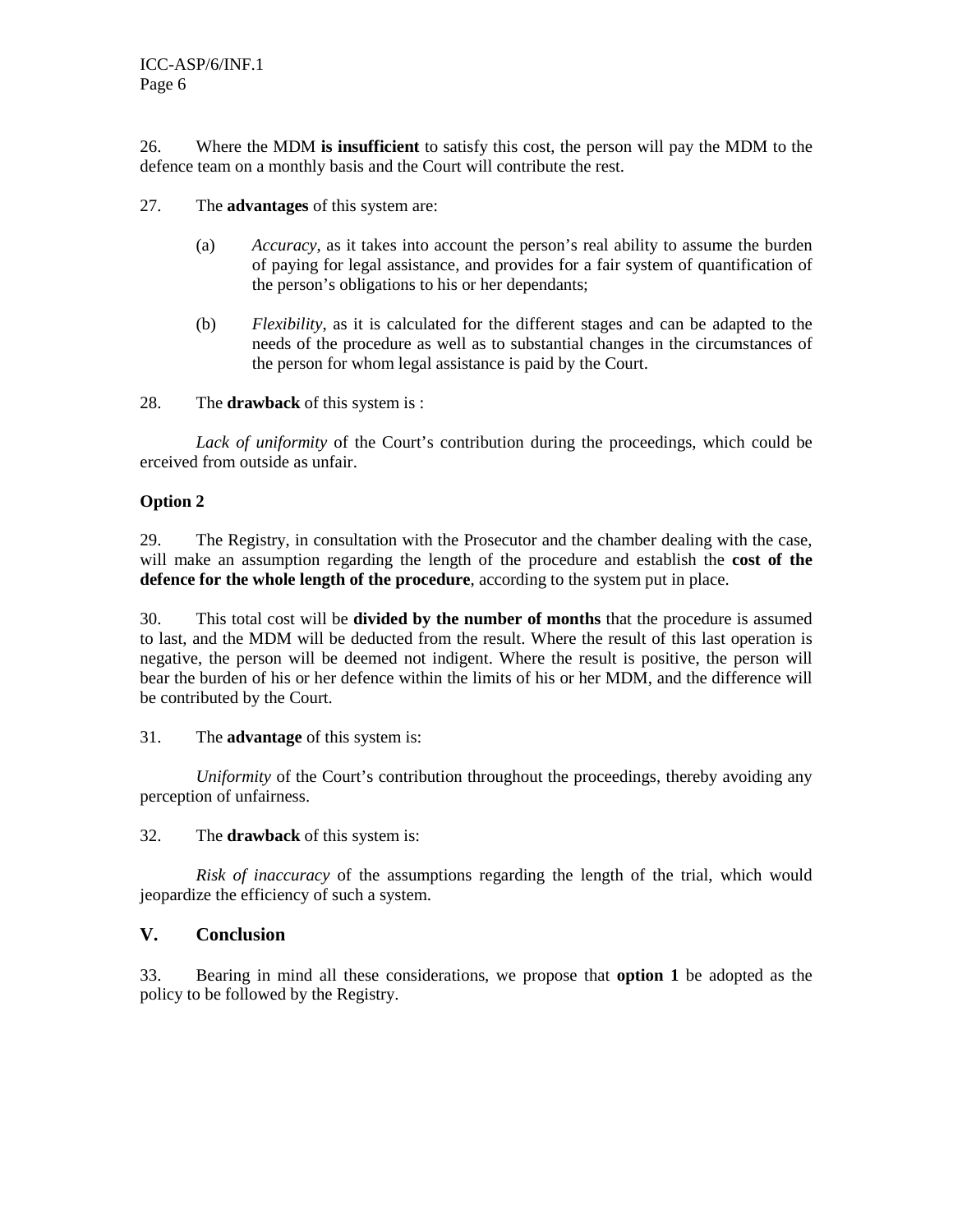# **Annex**

# **Examples of calculation of indigence**

In order to illustrate the practical application of option 1, we propose by way of example the case of an accused with four dependants (all figures are in euros):

- 1 husband/wife + 1 child living in the family house in A (DSA =  $\epsilon$ 150/day)
- 1 son/daughter studying in B (DSA =  $\epsilon$ 250/day)
- 1 son/daughter studying in C (DSA =  $\epsilon$ 200/day)

| $MSA = DSA \times 365,25$     |    |                     |  |
|-------------------------------|----|---------------------|--|
|                               | 12 |                     |  |
|                               |    |                     |  |
| $150 \times 365.25 = 4565.63$ |    | (MSA <sub>A</sub> ) |  |
| 12                            |    |                     |  |
| $250 \times 365.25 = 7609.38$ |    | (MSA <sub>B</sub> ) |  |
| 12                            |    |                     |  |
| $200 \times 365.25 = 6087.50$ |    | (MSA <sub>c</sub> ) |  |
| 12                            |    |                     |  |

The following cases present the effects of different financial situations on the proposed system.

#### **Case 1**

*Assets:* 

| Real estate             | EMR                          |
|-------------------------|------------------------------|
| Family house in A       | €1 300/month                 |
| Apartment in B          | €1 500/month                 |
| Apartment in C          | €1 000/month                 |
| House in D (disposable) | €600/month( $\mathbf{X}_1$ ) |

| 3 cars (1 disposable) | €10000   | $10000=$            | 166.67 $(X_2)$   |
|-----------------------|----------|---------------------|------------------|
|                       |          | 60                  |                  |
| Paintings, jewellery  | €300000  | $300\,000 = 5\,000$ | $(X_3)$          |
|                       |          | 60                  |                  |
| <b>Bank</b> accounts  | €150 000 | 150 000             | 2 500<br>$(X_4)$ |
|                       |          | 60                  |                  |
| Shares and bonds      | €500000  | $500000=$           | 8 333.33 $(X_5)$ |
|                       |          | 60                  |                  |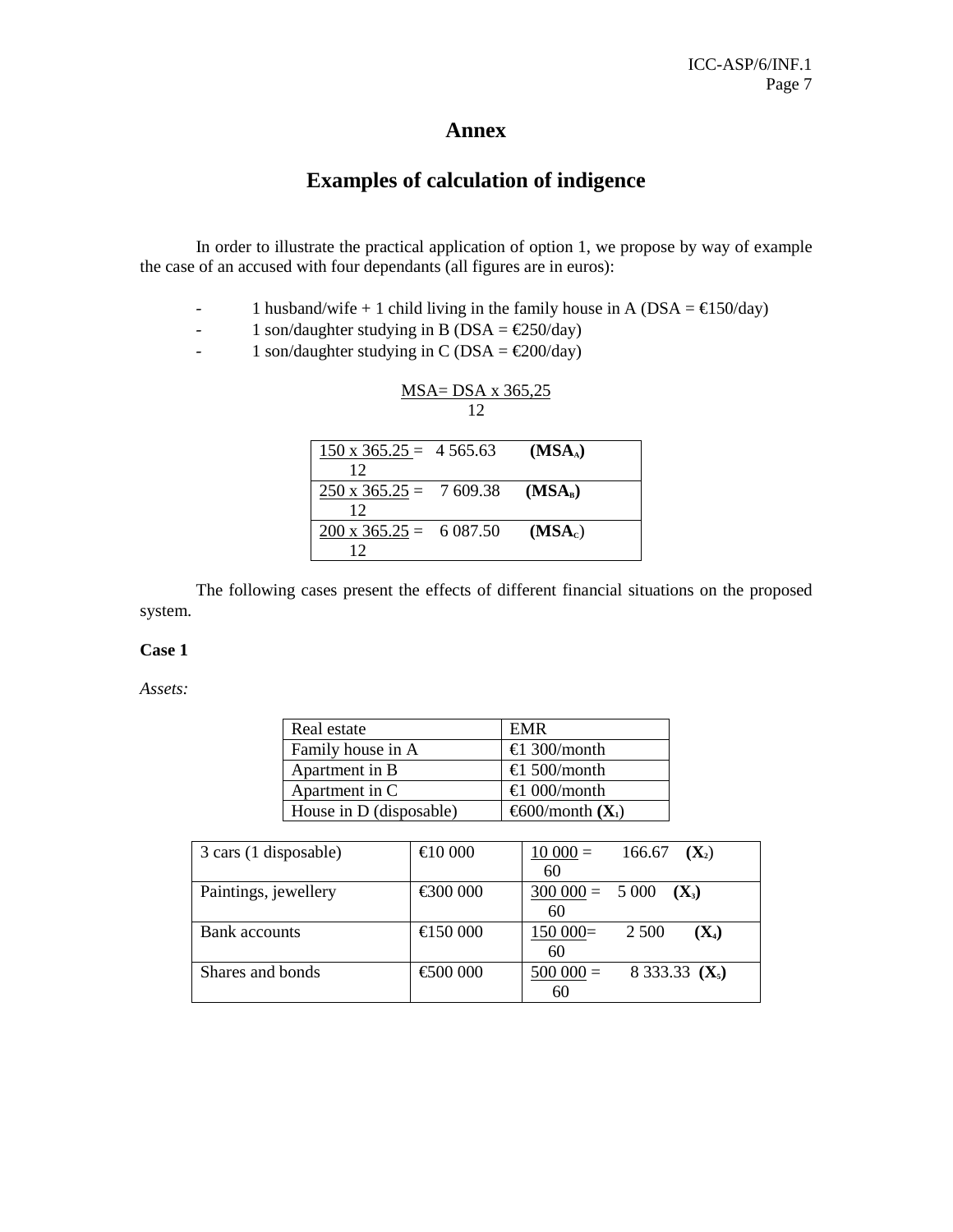ICC-ASP/6/INF.1 Page 8

*Obligations of the accused:* 

 $(2 \times MSA<sub>A</sub>-1,300) + (MSA<sub>B</sub>-1,500) + (MSA<sub>C</sub>-1,000) = 0$  $(7,831.26) + (6,109.38) + (5,087.50) =$  **19,028.14** 

*Monthly disposable means:* 

 $X_1 + X_2 + X_3 + X_4 + X_5 - O = MDM$  $(600 + 166.67 + 5,000 + 2,500 + 8,333.33 = 16,600) - 19,028.14 = -2,428.14$ **In this example, the accused would be considered indigent to the full extent of his or her legal assistance.** 

#### **Case 2**

In this example, the obligations of the accused remain constant but his or her assets change as follows:

*Assets:* 

| Real estate             | <b>EMR</b>                        |
|-------------------------|-----------------------------------|
| Family house in A       | €3 000/month                      |
| Apartment in B          | $\text{\textsterling}2000/m$ onth |
| Apartment in C          | €1.500/month                      |
| House in D (disposable) | €1 500/month( $\mathbf{X}_1$ )    |

| 3 cars (1 disposable) | €20000     | $20000=$<br>333.33 $(X_2)$             |
|-----------------------|------------|----------------------------------------|
|                       |            | 60                                     |
| Paintings, jewellery  | €1000000   | $1\,000\,000 = 16\,666.67$<br>$(X_3)$  |
|                       |            | 60                                     |
| Bank accounts         | €1 500 000 | $1,500,000 \pm 1$<br>25 000<br>$(X_4)$ |
|                       |            | 60                                     |
| Shares and bonds      | €3000000   | $3000000=$<br>50 000 $(X_5)$           |
|                       |            | 60                                     |

*Obligations of the accused:* 

 $(2 \times MSA1-1,300) + (MSA2-1,500) + (MSA3-1,000) = 0$  $(7,831.26) + (6,109.38) + (5,087.50) =$  **19,028.14** 

*Monthly disposable means:* 

 $X_1 + X_2 + X_3 + X_4 + X_5 - O = MDM$  $(1,500 + 333.33 + 16,666.67 + 25,000 + 50,000) - 19,028.14 = 74,471.86$ 

**On the basis of the proposed amounts to be allocated in the legal assistance system for 2006, where the maximum amount is €36,509 per month, the accused would not qualify as indigent.**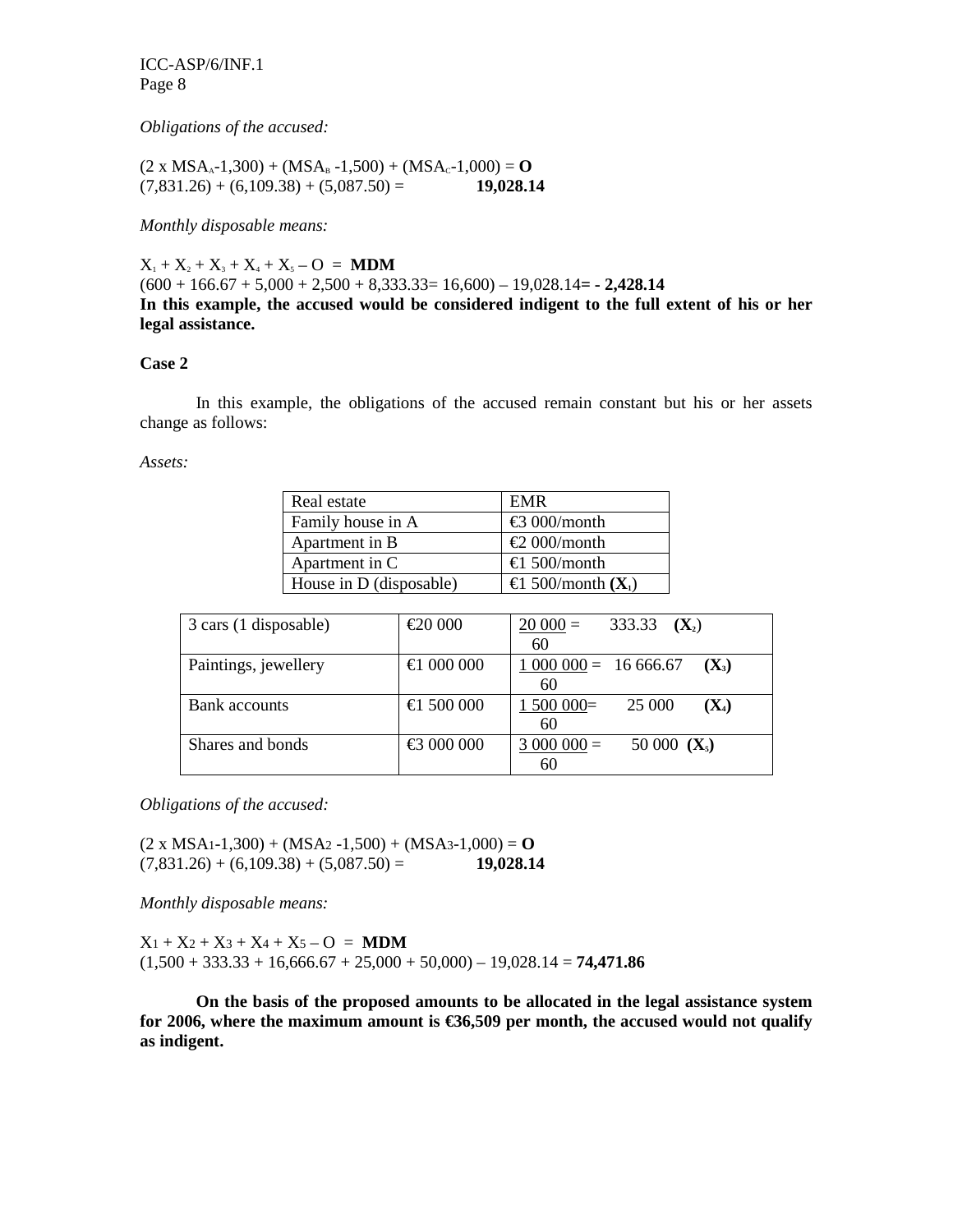### **Case 3**

*Assets:* 

| Real estate             | <b>EMR</b>                    |
|-------------------------|-------------------------------|
| Family house in A       | €1 300/month                  |
| Apartment in B          | €1 500/month                  |
| Apartment in C          | €1 000/month                  |
| House in D (disposable) | $\epsilon$ 600/month( $X_1$ ) |

| 3 cars (1 disposable) | €10000                          | $10000=$    | 166.67<br>$(X_2)$      |
|-----------------------|---------------------------------|-------------|------------------------|
|                       |                                 | 60          |                        |
| Paintings, jewellery  | €300000                         | $300\,000=$ | $(X_3)$<br>5 0 0 0     |
|                       |                                 | 60          |                        |
| <b>Bank</b> accounts  | €500000                         | 500 000     | $(X_4)$                |
|                       |                                 | 60          |                        |
| Shares and bonds      | $\text{\textsterling}1$ 000 000 | $1000000=$  | 16 666.67<br>$(X_{5})$ |
|                       |                                 | 60          |                        |

*Obligations of the accused:* 

 $(2 \times MSA<sub>A</sub>-1,300) + (MSA<sub>B</sub>-1,500) + (MSA<sub>C</sub>-1,000) = 0$  $(7,831.26) + (6,109.38) + (5,087.50) =$  **19,028.14** 

*Monthly disposable means:* 

 $X_1 + X_2 + X_3 + X_4 + X_5 - O = MDM$  $(600 + 166.67 + 5{,}000 + 8{,}333.33 + 16{,}666.67) - 19{,}028.14 = 11{,}738.53$ 

**On the basis of the proposed amounts to be allocated in the legal assistance system**  for 2006, where the maximum amount is of  $\epsilon$ 36,509 per month, the accused would be **considered partially indigent. The Court's contribution would be calculated as follows:** 

*According to option 1* 

| <b>PHASE</b>                                           | <b>MONTHLY COST</b><br>$(\boldsymbol{\epsilon})$ | <b>MONTHLY SUM TO BE</b><br><b>CONTRIBUTED BY THE</b><br>COURT $(\epsilon)$ |
|--------------------------------------------------------|--------------------------------------------------|-----------------------------------------------------------------------------|
| PRE-TRIAL                                              |                                                  |                                                                             |
| initial<br>Investigation<br>to<br>appearance           | 12410                                            | 671.47                                                                      |
| Initial<br>to<br>appearance<br>confirmation of charges | 19 864                                           | 8 1 2 5 . 4 7                                                               |
| TRIAL                                                  |                                                  |                                                                             |
| Confirmation of charges to<br>closing arguments        | 36 509                                           | 24 770.47                                                                   |
| Closing<br>arguments<br>to<br>delivery of decisions    | 12 4 10                                          | 671.47                                                                      |
| <b>APPEAL</b>                                          | 21 023                                           | 9 2 8 4.47                                                                  |